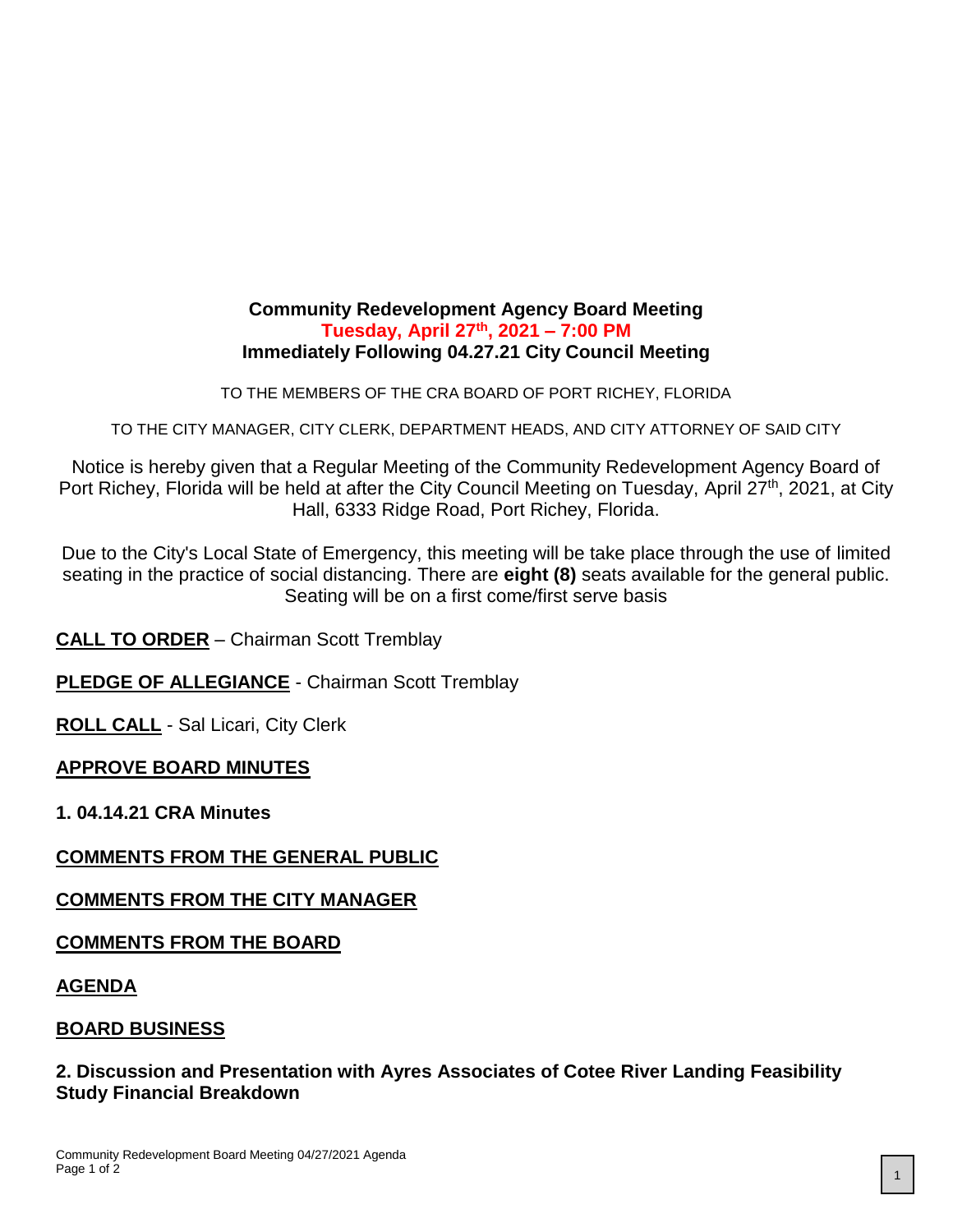## **OLD BUSINESS**

### **ADJOURN**

If a person decides to appeal any decision made by a board or council with respect to any matter considered at a meeting or hearing, he or she will need a record of the proceedings and may need to ensure that a verbatim record of the proceedings is made, which record includes the testimony and evidence upon which the appeal is to be based. Any person with a disability requiring reasonable accommodation in order to participate in this meeting should call 727-816-1900 Ext. 175 or fax a written request to 727-816-1916 with a twenty-four (24) hour notice.